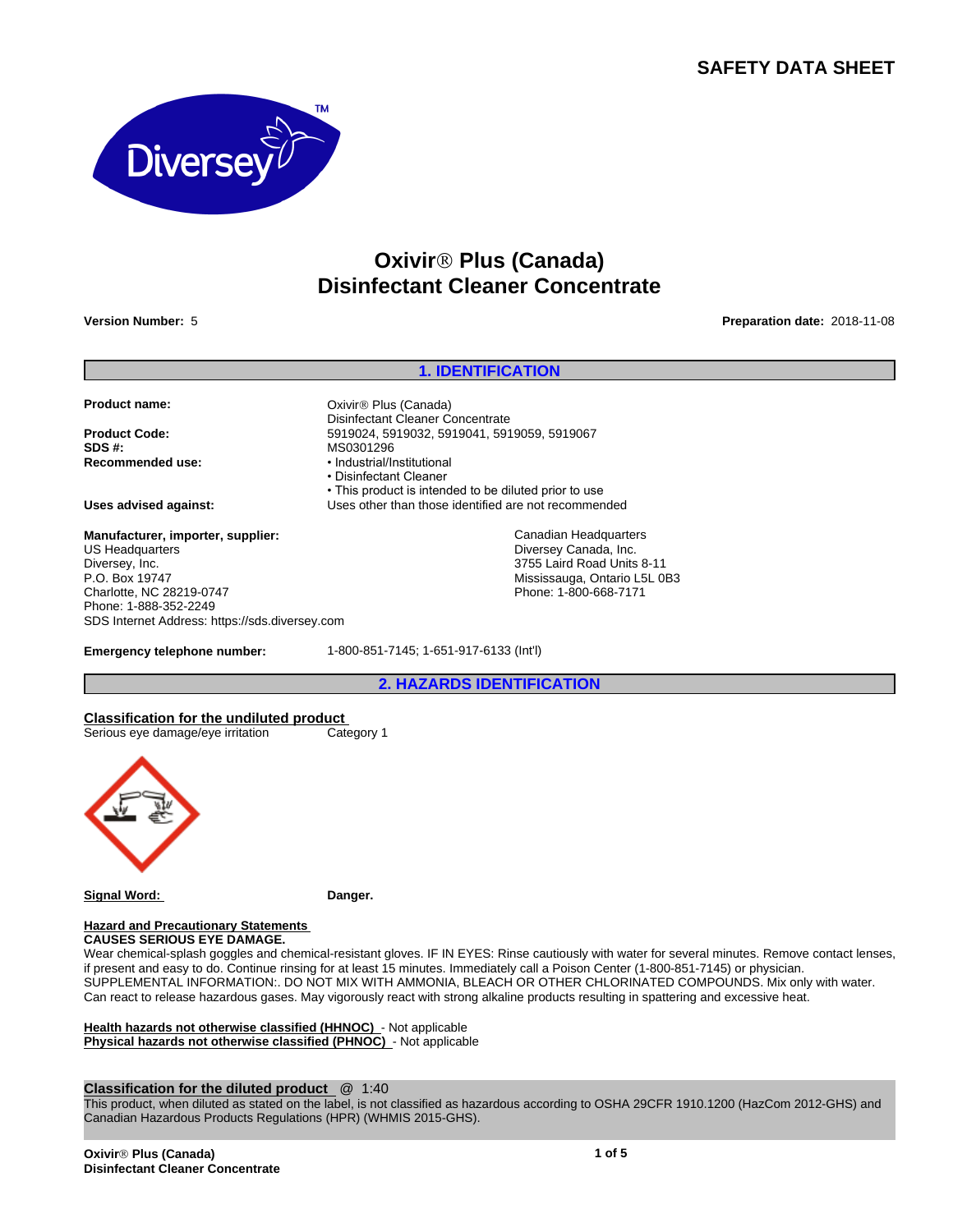#### **Hazard and Precautionary Statements**  None required.

# **3. COMPOSITION/INFORMATION ON INGREDIENTS**

## **Classified Ingredients**

| Inaredient(s)                   | <b>CAS#</b> | Weight %  |
|---------------------------------|-------------|-----------|
| Dodecylbenzene sulfonic acid    | 68584-22-5  | $5 - 10%$ |
| Propylene glycol n-propyl ether | 1569-01-3   | 5 - 10%   |
| Hydrogen peroxide               | 7722-84-1   | $5 - 10%$ |
| 2-Hydroxybenzoic Acid           | 69-72-7     | $- < 3\%$ |

\*Exact percentages are being withheld as trade secret information

# **4. FIRST AID MEASURES**

# **Undiluted Product:**

**Eyes:** IF IN EYES: Rinse cautiously with water for several minutes. Remove contact lenses, if present and easy to do. Continue rinsing for at least 15 minutes.

**Skin:** Rinse with plenty of water.

**Inhalation:** If breathing is affected, remove to fresh air. Get medical attention or advice if you feel unwell. **Ingestion:** IF SWALLOWED: Rinse mouth. DO NOT induce vomiting unless directed to do so by medical personnel. **Notes to physician:** Treat symptomatically.

#### **Most Important Symptoms/Effects:** Burning. Irritation.

**Immediate medical attention and special treatment needed** Not applicable.

**Aggravated Medical Conditions:** Individuals with chronic respiratory disorders such as asthma, chronic bronchitis, emphysema, etc., may be more susceptible to irritating effects.

# **Diluted Product:**

**Eyes:** Rinse with plenty of water.

**Skin:** No specific first aid measures are required

**Inhalation:** No specific first aid measures are required

**Ingestion:** IF SWALLOWED: Rinse mouth. DO NOT induce vomiting unless directed to do so by medical personnel.

# **5. FIRE-FIGHTING MEASURES**

**Specific methods:** No special methods required<br> **Suitable extinguishing media:** The product is not flammable **Specific hazards:** 

The product is not flammable. Extinguish fire using agent suitable for surrounding fire.<br>Not applicable.

**Special protective equipment for firefighters:** As in any fire, wear self-contained breathing apparatus pressure-demand, MSHA/NIOSH (approved or equivalent) and full protective gear.

**Extinguishing media which must not be used for safety reasons:** No information available.

# **6. ACCIDENTAL RELEASE MEASURES**

**Environmental precautions and clean-up methods:**

**Personal precautions:** Put on appropriate personal protective equipment (see Section 8.). Clean-up methods - large spillage. Absorb spill with inert material (e.g. dry sand or earth), then place in a chemical waste container. Use a water rinse for final clean-up.

# **7. HANDLING AND STORAGE**

**Handling:** Avoid contact with skin, eyes and clothing. Wash thoroughly after handling. Do not taste or swallow. Avoid breathing vapors or mists. Use only with adequate ventilation. Product residue may remain on/in empty containers. All precautions for handling the product must be used in handling the empty container and residue. Remove and wash contaminated clothing and footwear before re-use. Mix only with water. DO NOT MIX WITH AMMONIA, BLEACH, OR OTHER CHLORINATED COMPOUNDS. Can react to release hazardous gases. May vigorously react with strong alkaline products resulting in spattering and excessive heat. FOR COMMERCIAL AND INDUSTRIAL USE ONLY. Storage: Keep tightly closed in a dry, cool and well-ventilated place.

**Aerosol Level (if applicable) :** Not applicable.

# **8. EXPOSURE CONTROLS / PERSONAL PROTECTION**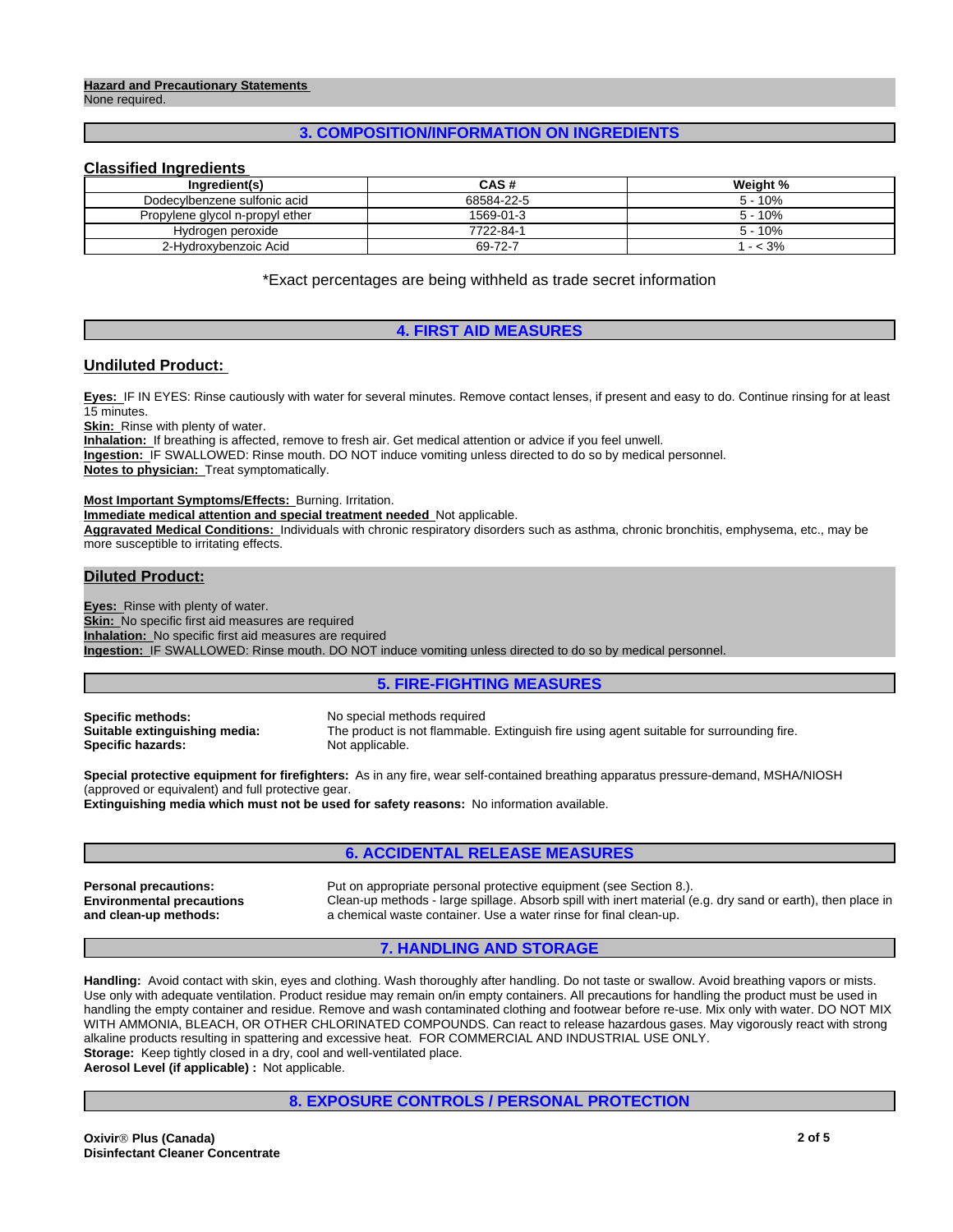#### **Exposure Guidelines:** .

| Ingredient(s)          | .<br>^`<br>unu | <b>ACGIH</b> | <b>OSHA</b>                   |
|------------------------|----------------|--------------|-------------------------------|
| Hydrogen peroxide<br>. | 7722-84-       | (TWA)<br>ppm | (TWA)<br>ppm                  |
|                        |                |              | (TWA)<br>$1.4 \text{ mg/m}^3$ |

#### **Undiluted Product:**

**Engineering measures to reduce exposure:**

Good general ventilation should be sufficient to control airborne levels.

#### **Personal Protective Equipment**

| Eye protection:                | Chemical-splash goggles.                                               |
|--------------------------------|------------------------------------------------------------------------|
| Hand protection:               | Chemical-resistant gloves.                                             |
| Skin and body protection:      | No special requirements under normal use conditions.                   |
| <b>Respiratory protection:</b> | No personal protective equipment required under normal use conditions. |
| <b>Hygiene measures:</b>       | Handle in accordance with good industrial hygiene and safety practice. |

#### **Diluted Product:**

**Engineering measures to reduce exposure:** Good general ventilation should be sufficient to control airborne levels.

| Eye protection:                | No personal protective equipment required under normal use conditions. |
|--------------------------------|------------------------------------------------------------------------|
| Hand protection:               | No personal protective equipment required under normal use conditions. |
| Skin and body protection:      | No personal protective equipment required under normal use conditions. |
| <b>Respiratory protection:</b> | No personal protective equipment required under normal use conditions. |
| Hygiene measures:              | Handle in accordance with good industrial hygiene and safety practice. |

### **9. PHYSICAL AND CHEMICAL PROPERTIES**

**Explosion limits: - upper:** Not determined **- lower:** Not determined **@** 1:40 **Dilution pH:** 2.2 **Dilution Flash Point (°F):** > 200 °F > 93.4 °C **Physical State:** Liquid **Coloric Color: Clear Colorless**<br> **Evaporation Rate:** No information available **Coloric Color:** Curfactant **Evaporation Rate:** No information available **Configuration is a Configuration Codor:** Surfactant **Odor: Configuration Odor: Odor: Configuration available. Odor: Boiling point/range:** Not determined **Odor threshold:** No information available. **Melting point/range:** Not determined **Decomposition temperature:** Not determined **Autoignition temperature:** No information available **Solubility:** Completely Soluble **Solubility in other solvents: No information available Density: 8.65 lbs/gal 1.037 Kg/L Bulk density:** No information available<br>**Flash point (°F):** > 200 °F > 93.4 °C **Viscosity:** No information available **Elemental Phosphorus:** 0.09 % by wt.<br> **VOC:** 8.3 % **VOC:** 8.3 %<br> **Flammability (Solid or Gas):** Not applicable **by the corporation of the Corrosion to metals:** Not determined **Flammability (Solid or Gas): Not applicable Sustained combustion:** Not applicable

**Vapor density:** No information available<br>**Vapor pressure:** No information available. **Partition coefficient (n-octanol/water):** No information available

\* - Title 17, California Code of Regulations, Division 3, Chapter 1, Subchapter 8.5, Article 2, Consumer Products, Sections 94508

## **10. STABILITY AND REACTIVITY**

**Reactivity:** Not Applicable Stability: Not Applicable Stability: The product is stable **Possibility of hazardous reactions:** May vigorously react with strong alkaline products resulting in spattering and excessive heat. **Hazardous decomposition products: Oxygen.**<br>**Materials to avoid:** Strong bases **Materials to avoid:** Strong bases. Ammonia. Do not mix with chlorinated products (such as bleach). Do not mix with any other product or chemical unless specified in the use directions. **Conditions to avoid:** No information available.

**11. TOXICOLOGICAL INFORMATION**

# **Information on likely routes of exposure:**

**VOC % by wt. at use dilution** 0.2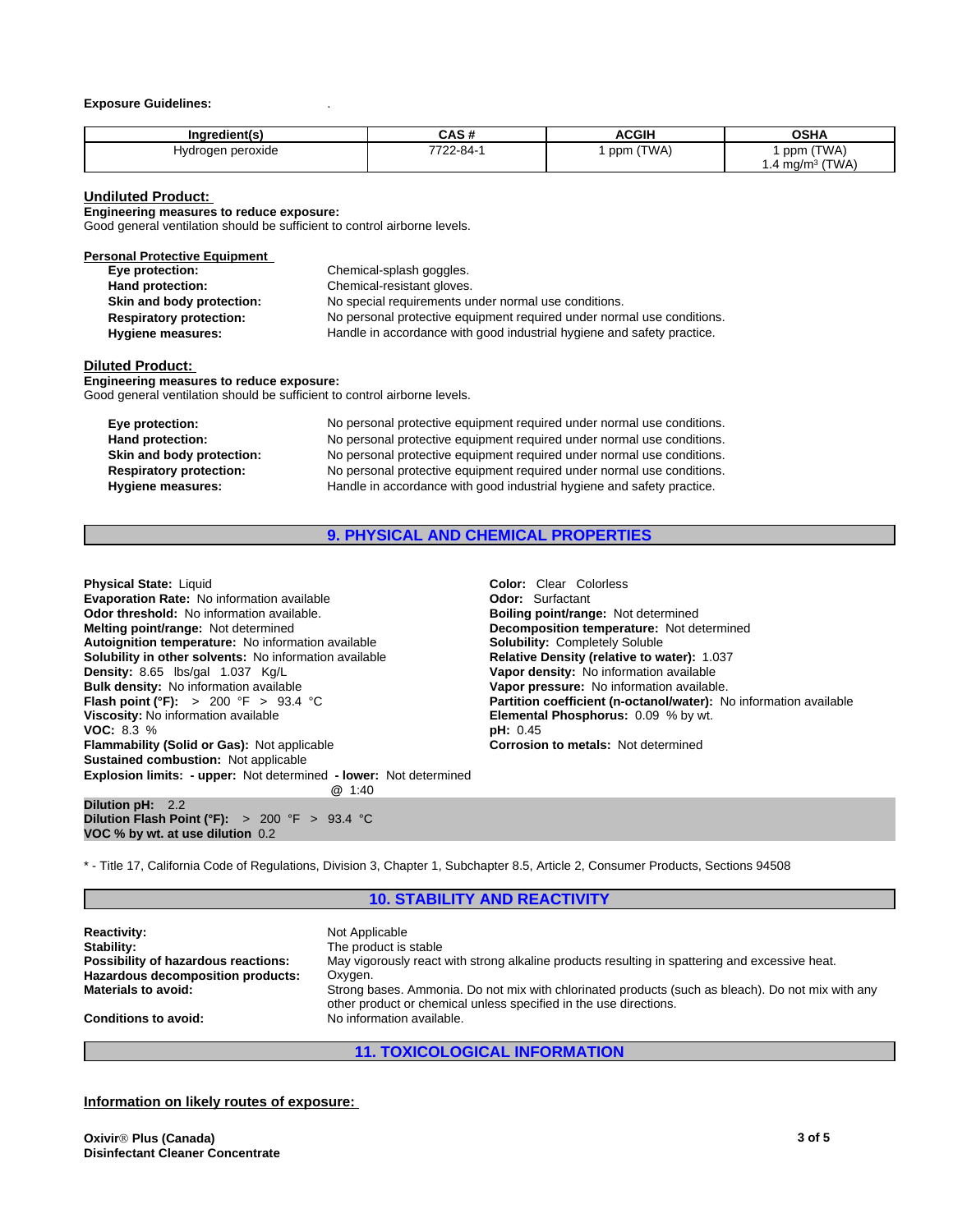Skin contact, Inhalation, Ingestion, Eye contact

### **Delayed, immediate, or chronic effects and symptoms from short and long-term exposure**

**Skin contact:** No skin irritation is expected under normal use. May be irritating to skin if prolonged or repeated contact occurs. **Eye contact:** Corrosive. Causes serious eye damage. Symptoms may include pain, burning sensation, redness, watering, blurred vision or loss of vision.

**Ingestion:** May cause burns to mouth, throat and stomach. Symptoms may include stomach pain and nausea. **Inhalation:** May be irritating to nose, throat, and respiratory tract. Symptoms may include coughing and difficulty breathing. **Sensitization:** No known effects.

**Target Organs (SE):** None known

**Target Organs (RE):** None known

# **Numerical measures of toxicity**

**ATE - Oral (mg/kg):** 4000 **ATE - Dermal (mg/kg):** >5000 **ATE - Inhalatory, mists (mg/l):** 20 **ATE - Inhalatory, vapors (mg/l):** >50

# **12. ECOLOGICAL INFORMATION**

**Ecotoxicity:** No information available.

**Persistence and Degradability:** No information available.

**Bioaccumulation:** No information available.

# **13. DISPOSAL CONSIDERATIONS**

Do not contaminate water, food, or feed by storage or disposal.

#### **Waste from residues / unused products (undiluted product):**

This product, as sold, if discarded or disposed, is a hazardous waste according to Federal regulations (40 CFR 261.4 (b)(4)). Under RCRA, it is the responsibility of the user of the product to determine, at the time of disposal, whether the waste solution meets RCRA criteria for hazardous waste. Dispose in compliance with all Federal, state, provincial, and local laws and regulations.

### **Waste from residues / unused products (diluted product):**

This product, when diluted as stated on this SDS, is not a hazardous waste according to Federal regulations (40 CFR 261.4 (b)(4)). Under RCRA, it is the responsibility of the user of the product to determine, at the time of disposal, whether the waste solution meets RCRA criteria for hazardous waste. Dispose in compliance with all Federal, state, provincial, and local laws and regulations.

**Pesticide Storage:**

Refer to product label.

**Pesticide Disposal:** Refer to product label.

**Container Disposal:** Refer to product label.

**RCRA Hazard Class (undiluted product):** D002 Corrosive Waste. **RCRA Hazard Class (diluted product):** Not Regulated.

**14. TRANSPORT INFORMATION**

#### **DOT (Ground) Bill of Lading Description:** NOT REGULATED

**IMDG (Ocean) Bill of Lading Description:** NOT REGULATED